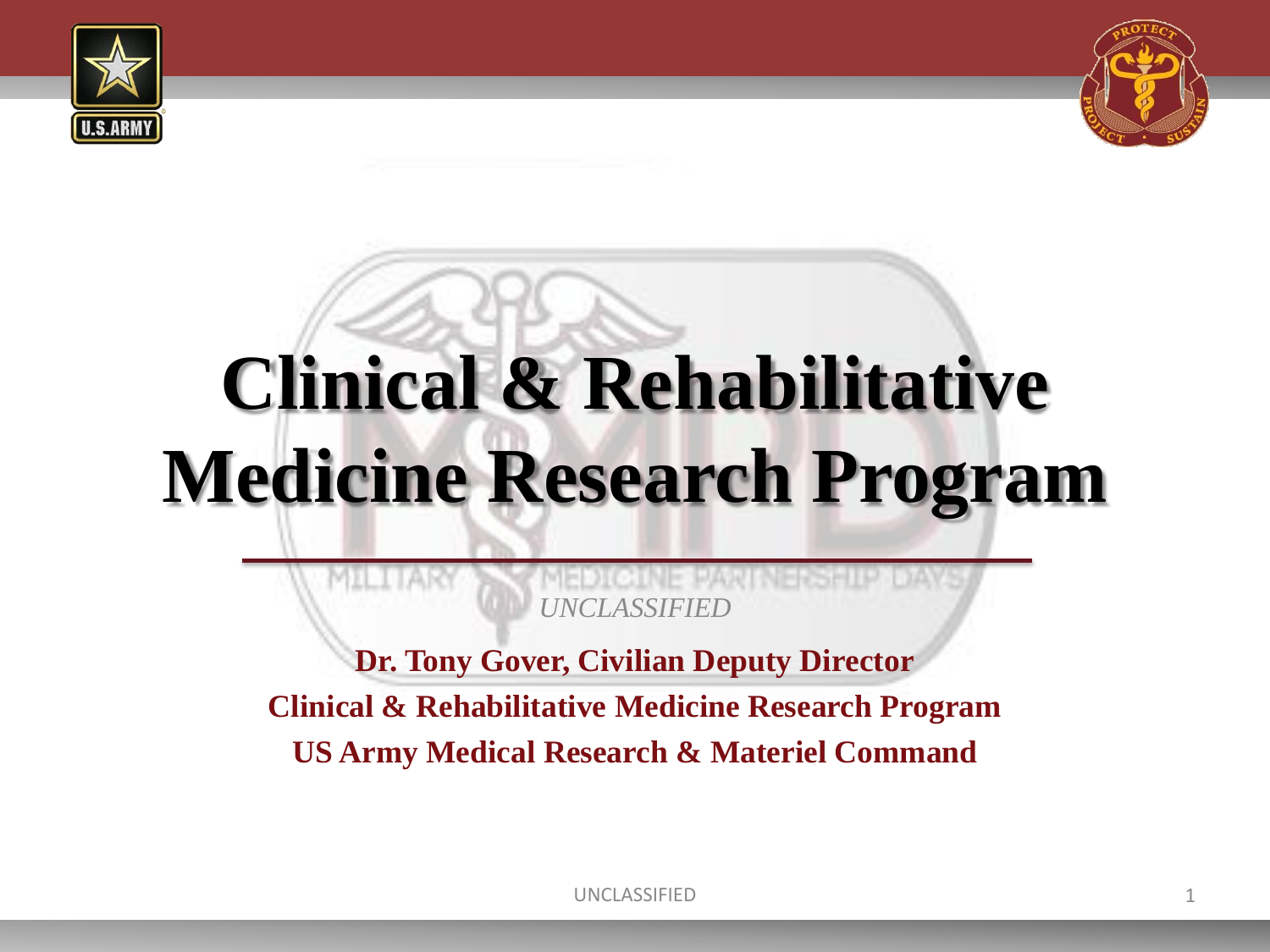



To increase understanding of the Clinical & Rehabilitative Medicine Research Program (CRMRP), the CRMRP Program Areas, and the Program Areas' objectives.

- Outline
	- *CRMRP Overview*
	- *CRMRP Program Areas*
	- *Neuromusculoskeletal Injury*
	- *Pain Management*
	- *Regenerative Medicine*
	- *Sensory Systems*



The views expressed in this presentation are those of the author(s) and may not reflect the official policy or position of the Department of the Army, Department of Defense, or the U.S. Government.

UNCLASSIFIED 2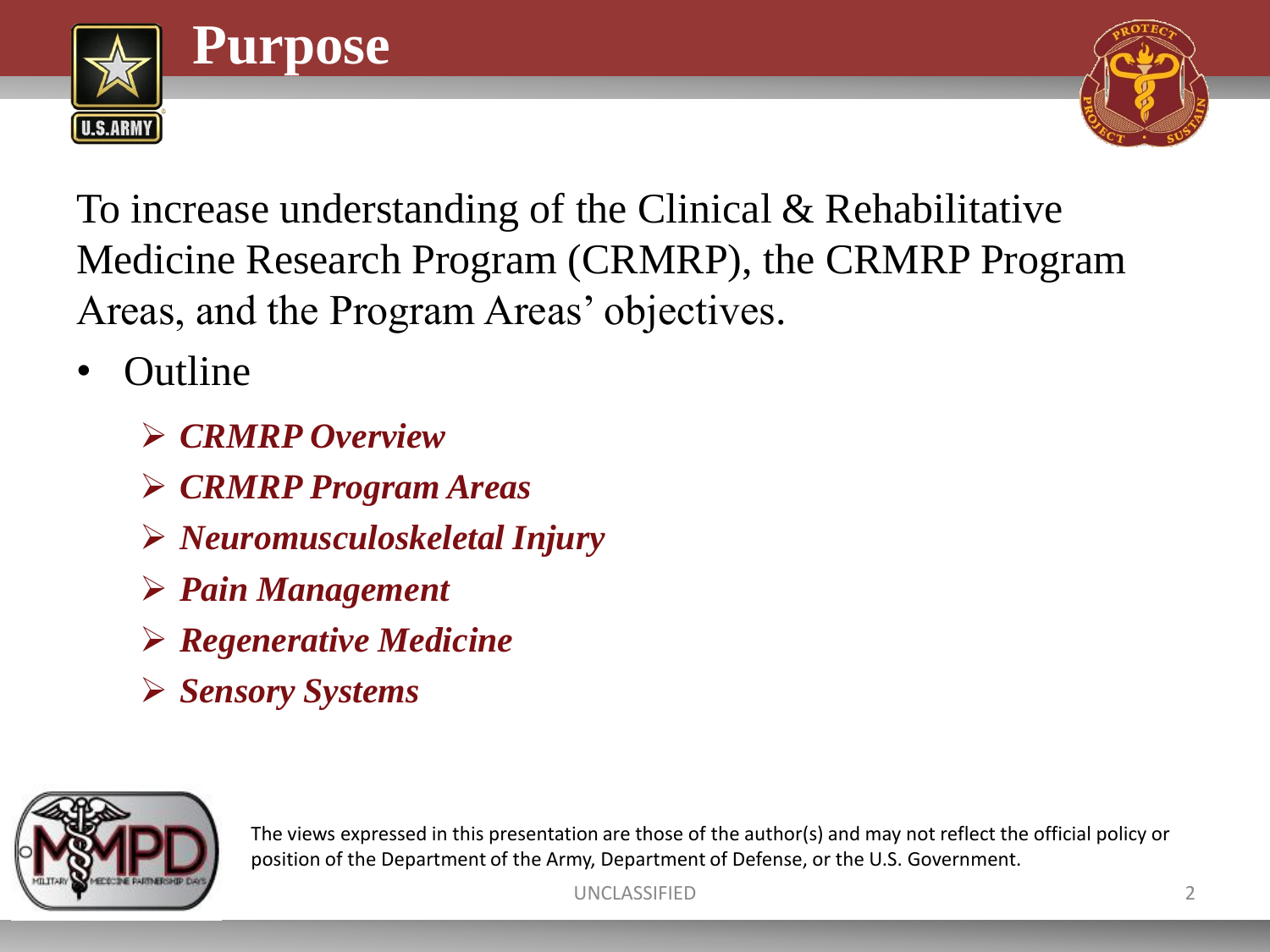

### **CRMRP Overview**

### **Mission**



*To implement long-term strategies to develop knowledge and materiel products to reconstruct, rehabilitate, and provide definitive care for injured Service Members. The ultimate goal is to return the Service Member to duty and restore their quality of life.*



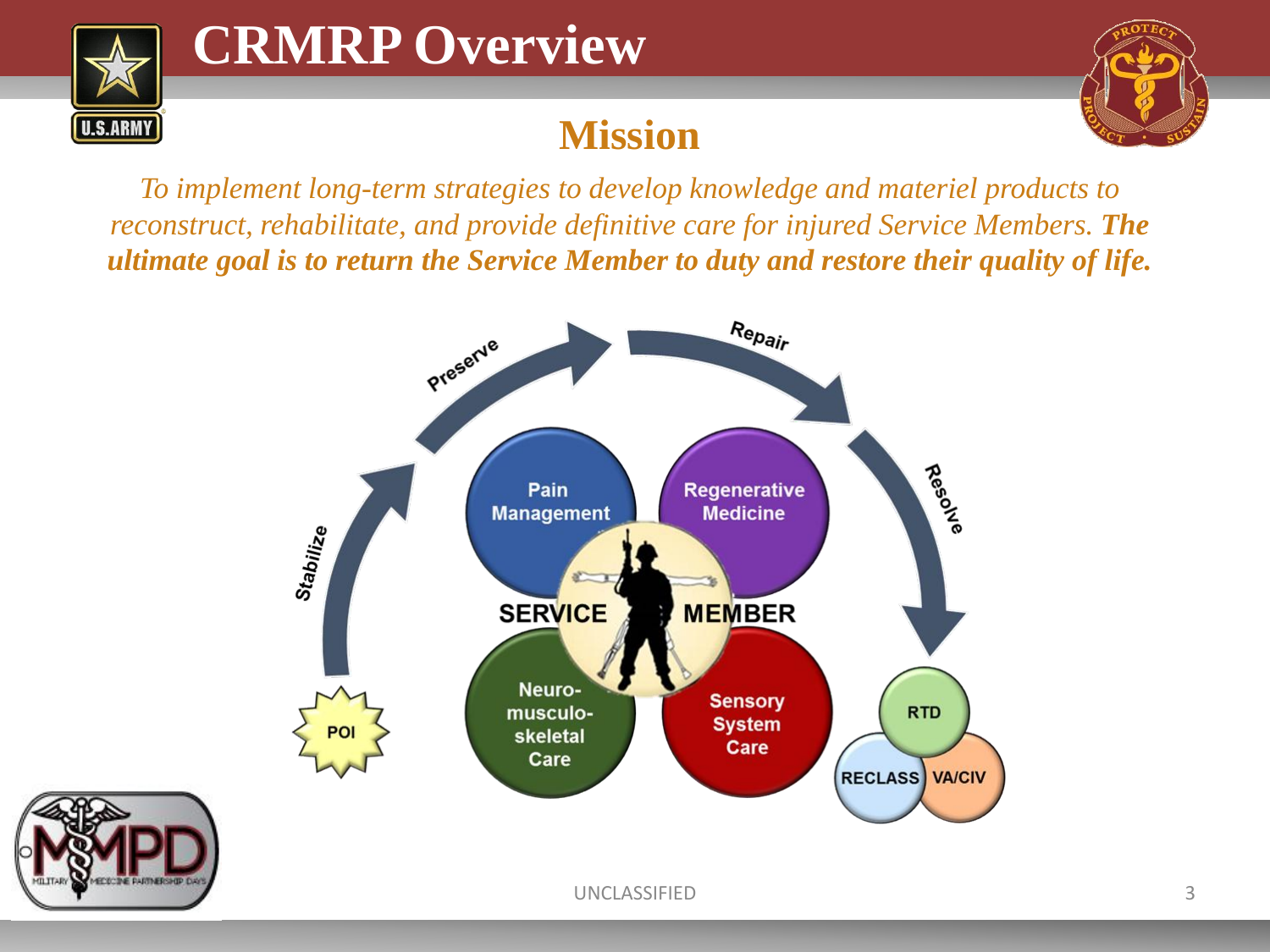

### **CRMRP Program Areas**





**Pain Management:** Management of pain ranging from the point of injury to chronic pain management



**Regenerative Medicine:** Extremity and craniomaxillofacial injuries, burns and scarless wound healing, hand and face transplants, genitourinary lower abdominal reconstruction



**Neuromusculoskeletal Injury:** Prosthetics, orthotics, and orthopedic injury rehabilitation



**Sensory Systems:** Visual, auditory, and vestibular dysfunction associated with traumatic injury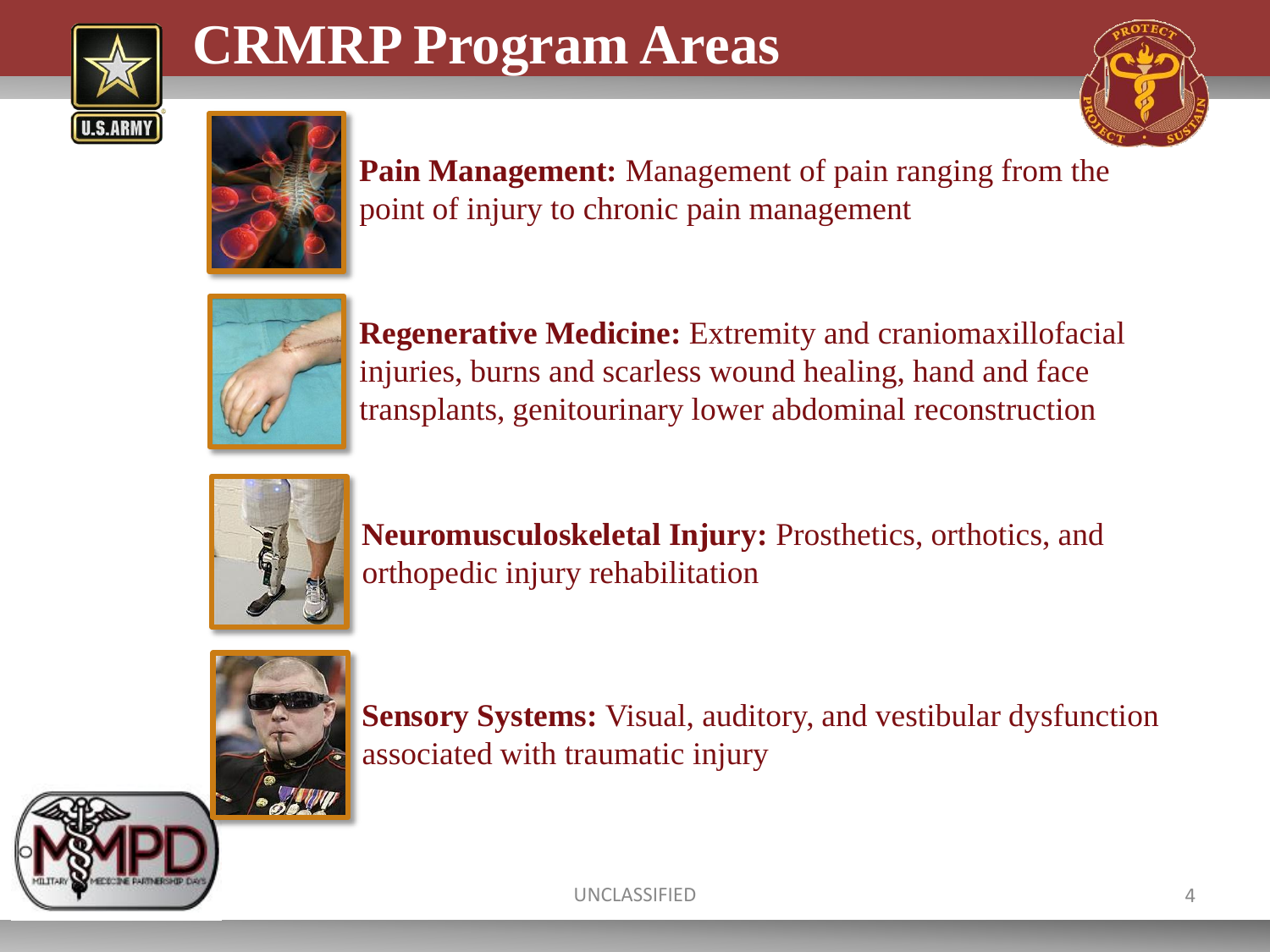

## **Neuromusculoskeletal Injury**



**Neuromusculoskeletal Injury** includes research (applied science to advanced development) in rehabilitation/reintegration in the areas of amputation/prosthetics, limb trauma/orthotics and other neuromusculoskeletal injury.

**Purpose:** Maximized rehabilitation after service-related neuromusculoskeletal injuries.

#### **Neuromusculoskeletal Injury Objectives:**

- 1. Development/evaluation/validation of new and existing reintegration interventions
- 2. Evaluation of afferent/efferent systems toward enhanced and intuitive control of prosthetics
- 3. Identifying biomarkers of secondary health deficits
- 4. Evaluation/validation of dose, timing, frequency, and duration of rehabilitation







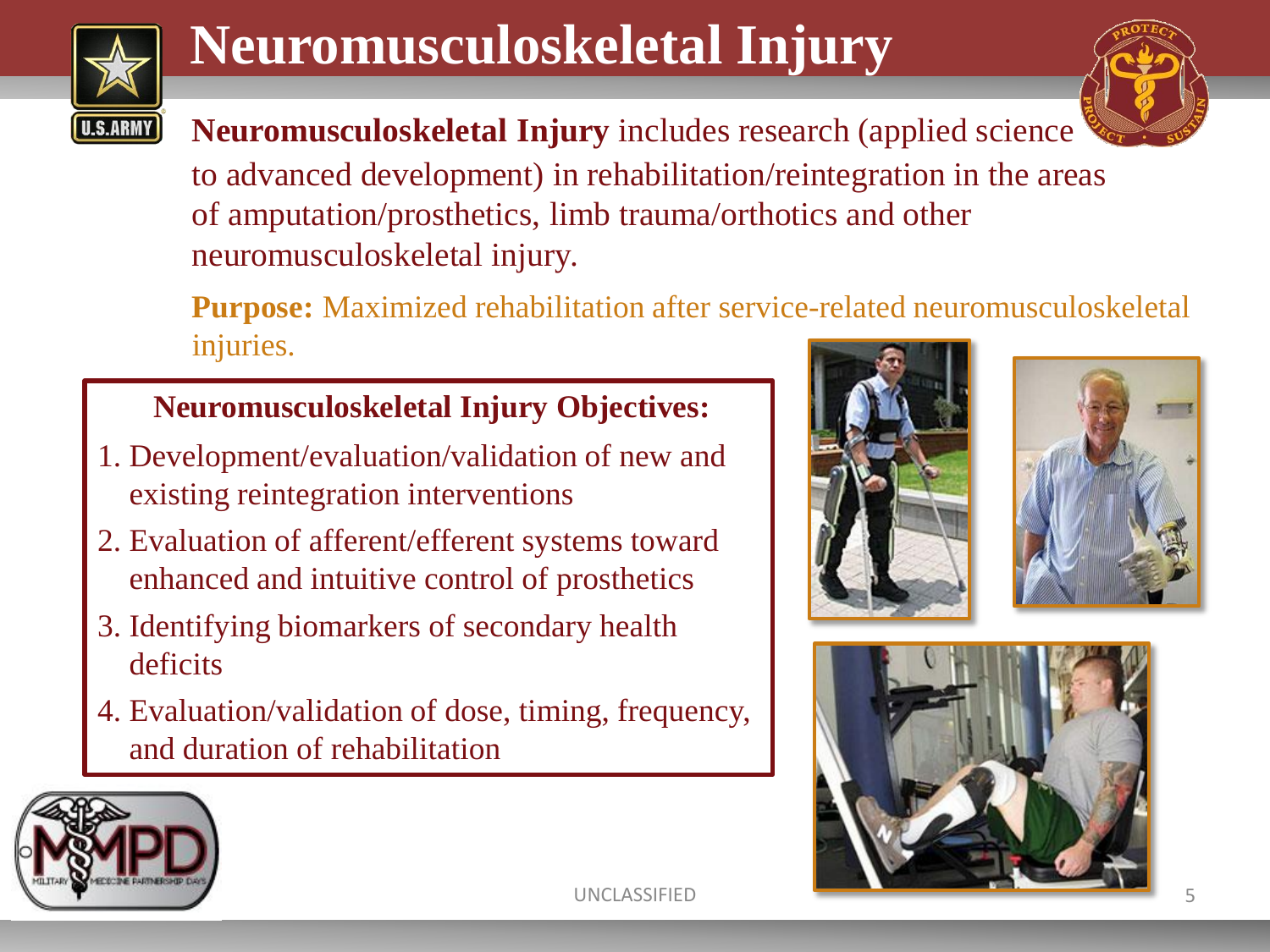

### **Pain Management**

Pain Management includes research (applied science to advanced development) for the management of pain ranging from point of injury to chronic pain management.

**Purpose:** Provide products and information solutions for the diagnosis and alleviation of battlefield, acute and chronic pain and sequela.

#### **Pain Management Objectives:**

- 1. Investigate battlefield pain management strategies
- 2. Investigate precision medicine/ personalized pain management strategies
- 3. Investigate treatment approaches for chronic pain in complex patients
- 4. Validate non-pharmacological approaches to pain management









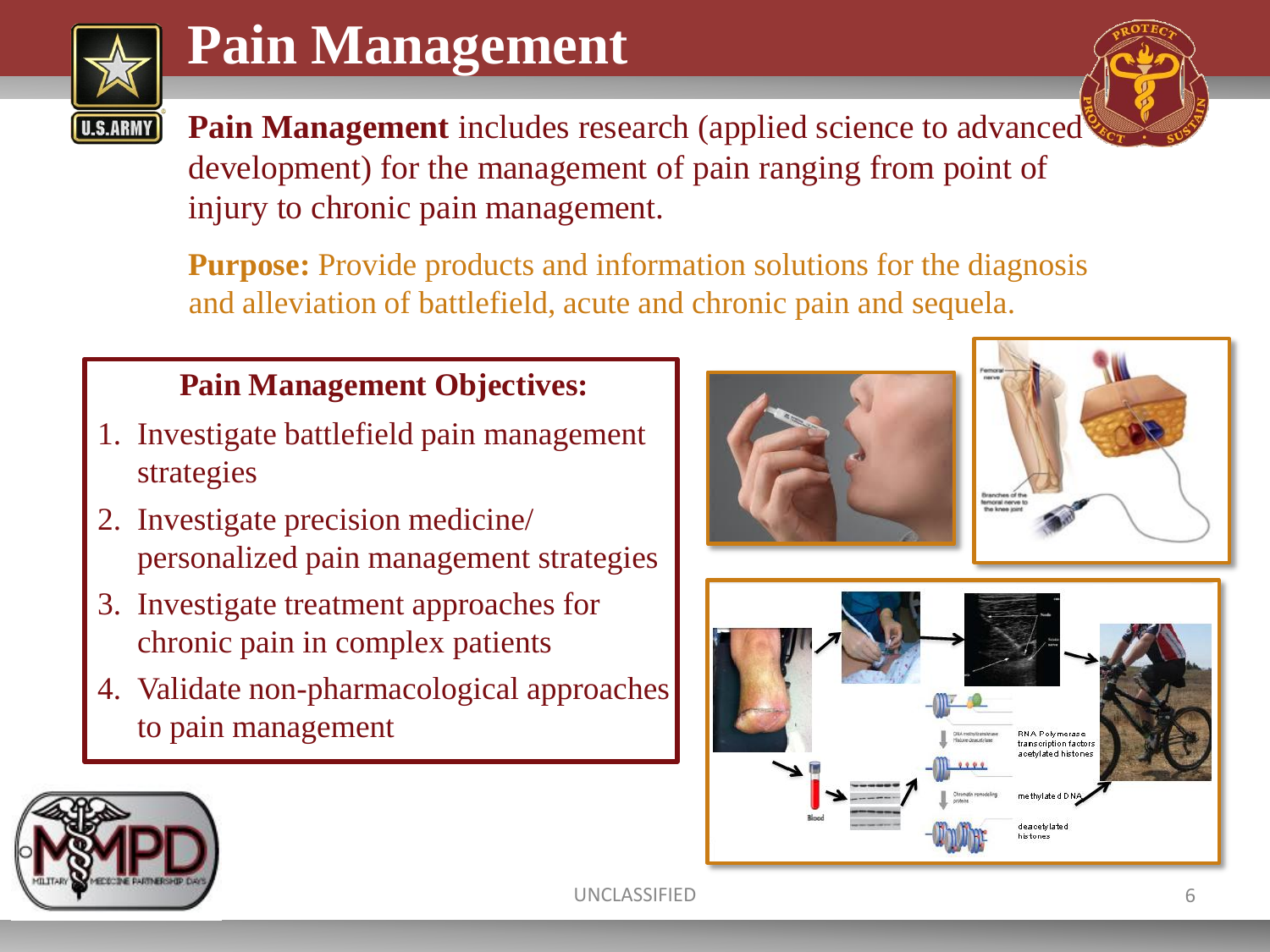

### **Regenerative Medicine**

**Regenerative Medicine** includes research (applied science to advanced development) in repair, reconstruction or regeneration of tissue lost or damaged from traumatic injury in the areas of: extremity injury, craniomaxillofacial injury, burns/scarring, composite tissue transplantation, and genitourinary/lower abdomen reconstruction.

**Purpose:** Restoration of form and function to injured bone and soft tissues.

#### **Regenerative Medicine Objectives:**

- 1. Identify/evaluate technologies that increase speed and completeness of healing following volumetric muscle loss, peripheral nerve and vascular injury
- 2. Identify/evaluate technologies to generate and integrate functional composite tissues
- 3. Identify/evaluate technologies that increase speed and completeness of skin healing following burn injuries







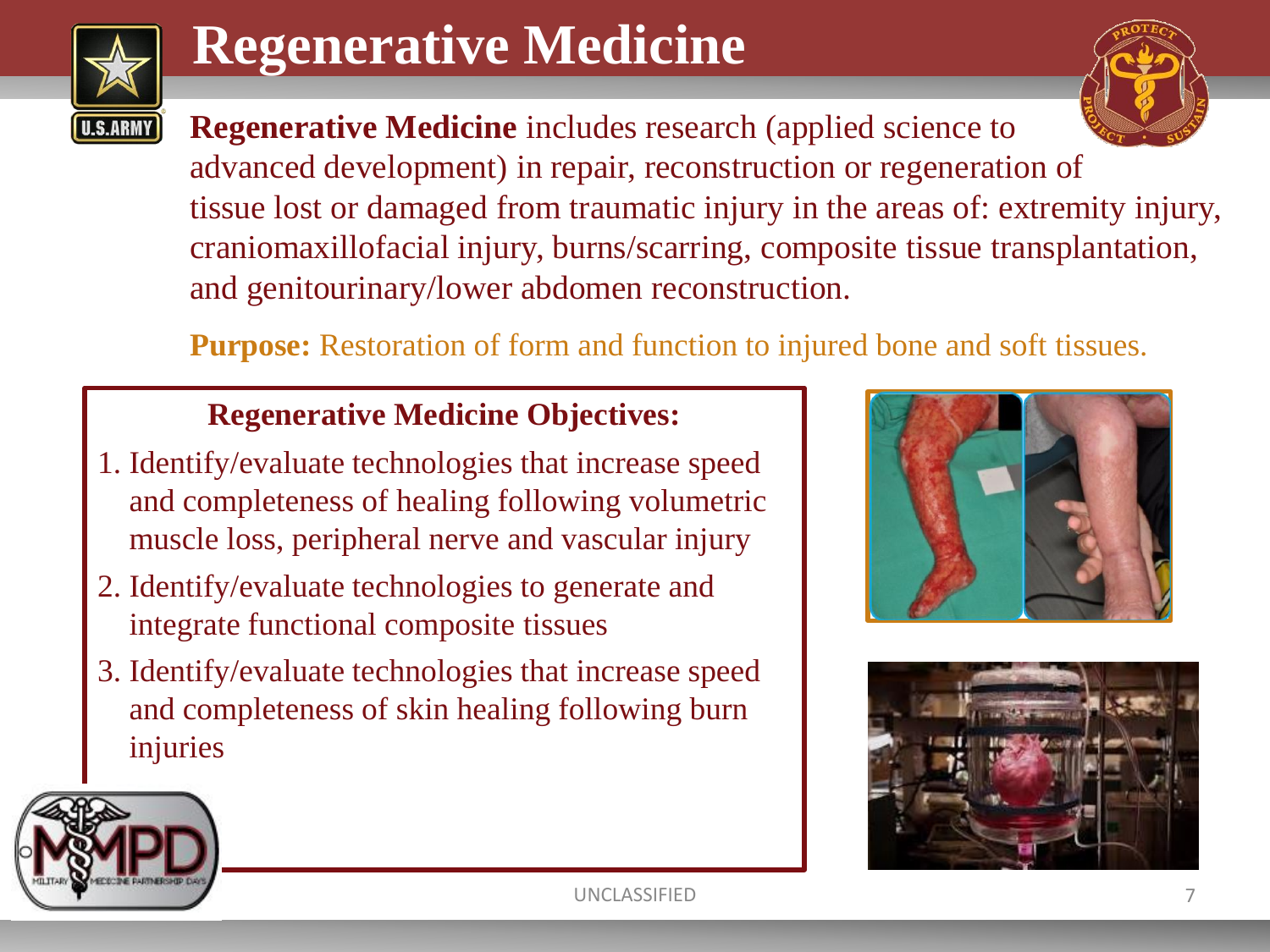

### **Sensory Systems**

**Sensory Systems** includes research (applied science to advanced development) focused on understanding the mechanisms of and developing treatment strategies for traumatic injuries resulting in visual, auditory, and vestibular dysfunction.

**Purpose:** Restore and rehabilitate sensory systems (vision, hearing and balance) following traumatic injury.

#### **Sensory System Objectives:**

- 1. Identify/evaluate optimal corneal treatment options
- 2. Identify/evaluate regenerative and pharmaceutical therapies for restoring and treating optical nerve injuries
- 3. Quantify impacts of TBI on multisensory integration and balance to aid diagnosis and treatment post-injury